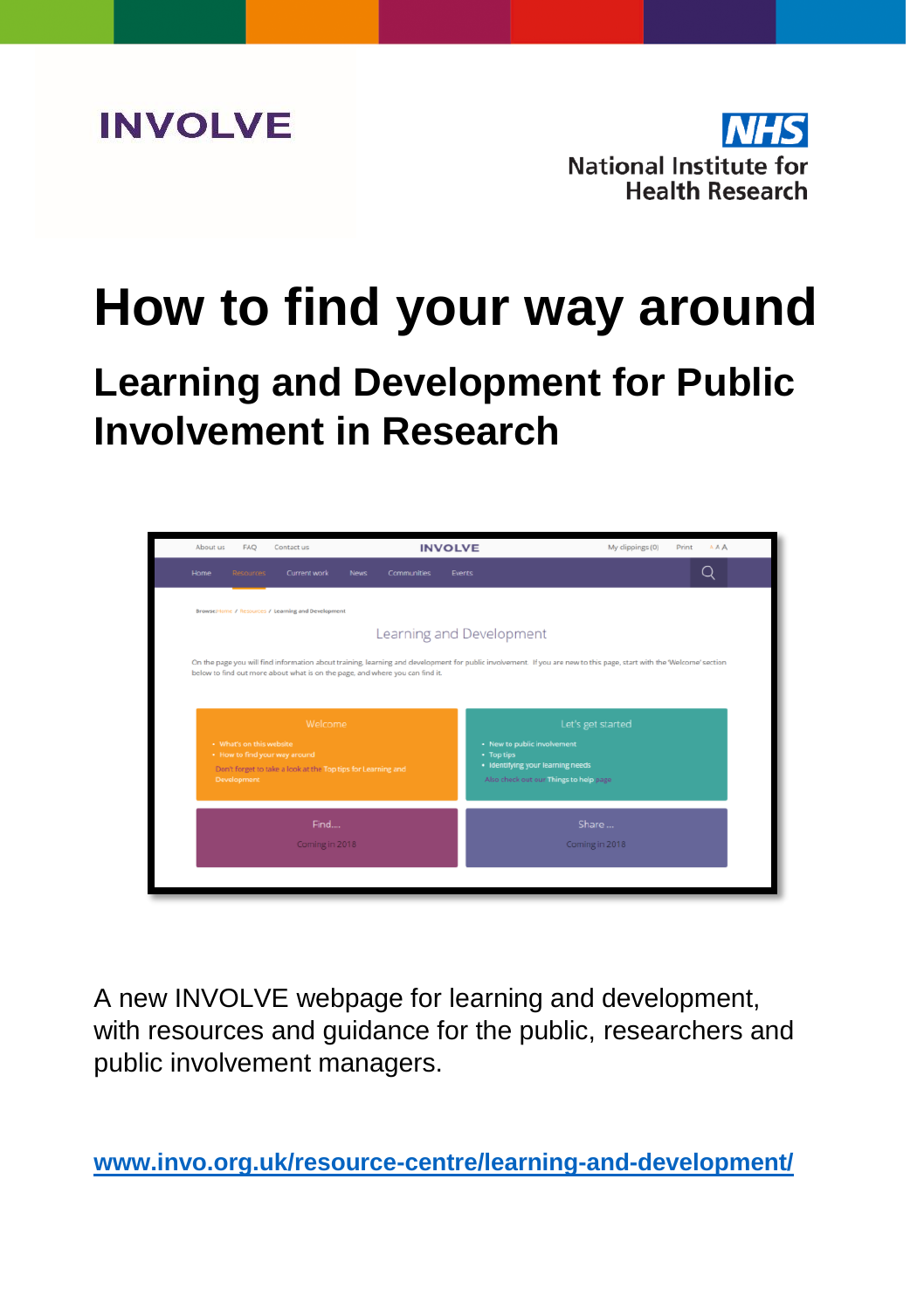

### **New to Public Involvement**

Materials to support inductions for researchers and staff

A 'Starting Out' guide for public contributors new to involvement

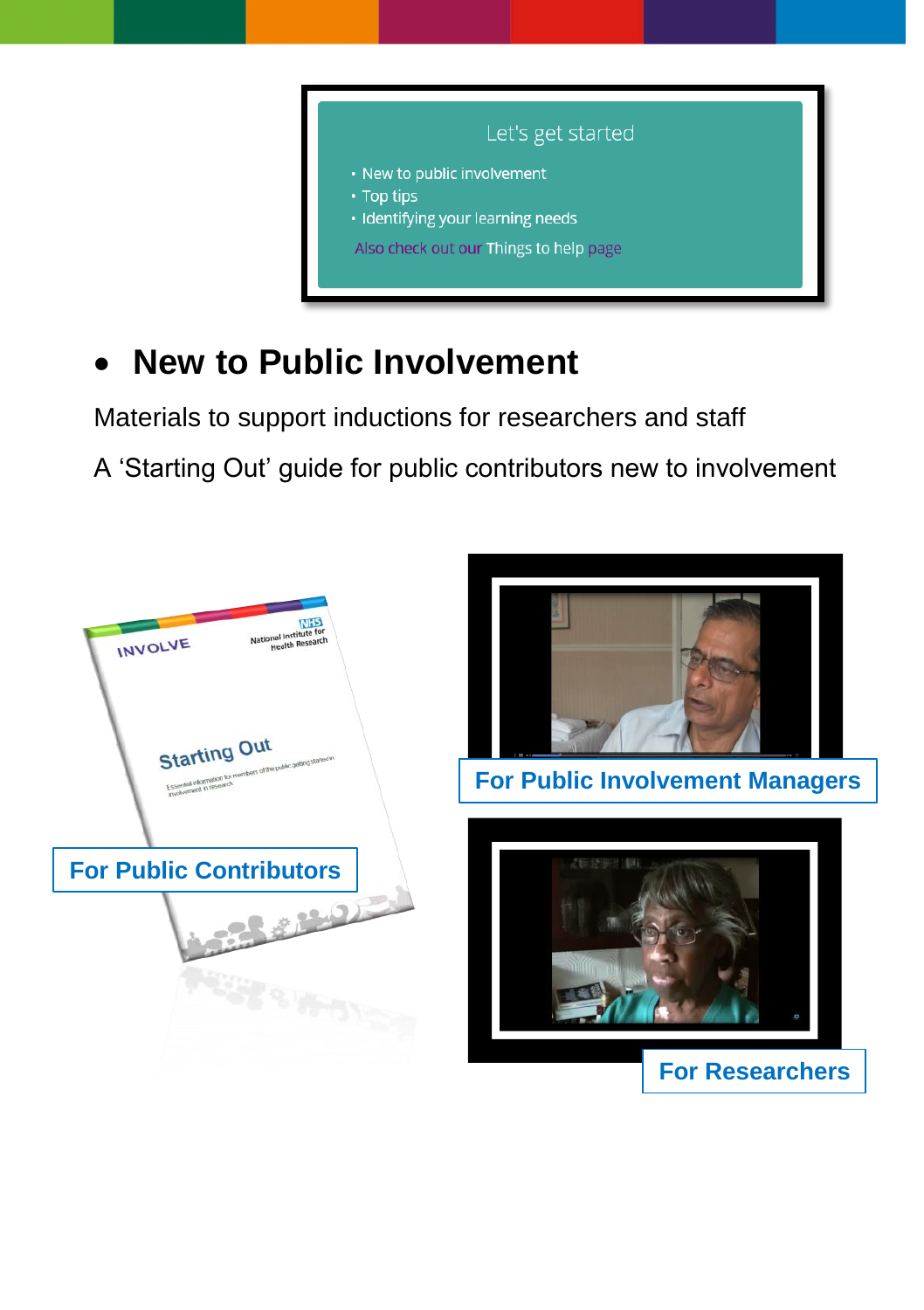

## **Top Tips**

Brief guidance on a range of involvement topics, including:

- Learning and development
- Reviewing research applications
- Taking part in meetings
- How public involvement improves research
- What makes good public involvement?
- Diversity and inclusion

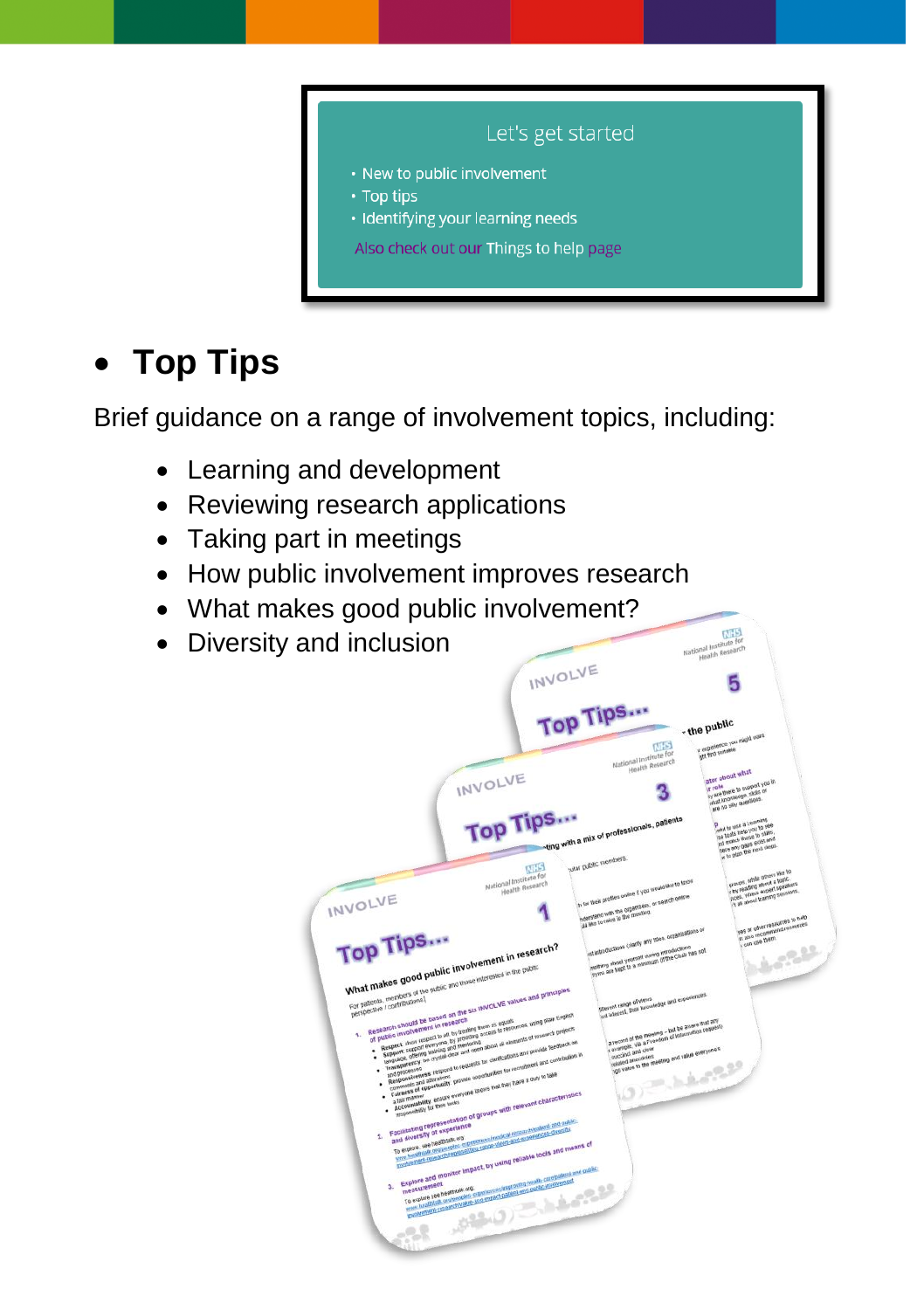

**Identifying your learning needs**

Tools to help you identify training, learning or development areas to help you in your role

| learnır<br><b>Learning and Development Project Group</b><br>What do I need for my role?<br>The table below helps you to decide the skills, knowledge or experience that might support you in a role or activity - and it considers which of these you |                                                                                                                           |                                                                                                                                                                                                                                                                                                                                                                                                                                                                                                                                                   |  |  | <b>National Institute for</b><br><b>Health Research</b>                                                                                                                                                                                                                                                                                            |  |
|-------------------------------------------------------------------------------------------------------------------------------------------------------------------------------------------------------------------------------------------------------|---------------------------------------------------------------------------------------------------------------------------|---------------------------------------------------------------------------------------------------------------------------------------------------------------------------------------------------------------------------------------------------------------------------------------------------------------------------------------------------------------------------------------------------------------------------------------------------------------------------------------------------------------------------------------------------|--|--|----------------------------------------------------------------------------------------------------------------------------------------------------------------------------------------------------------------------------------------------------------------------------------------------------------------------------------------------------|--|
| 1. Role or activity<br>needs                                                                                                                                                                                                                          | 2. Skills or knowledge<br>needed                                                                                          | already have, and whether these might need updating or developing. We encourage you to discuss this with your involvement contact or coordinator.<br>3. Existing experience,<br>knowledge and skills<br>Everyone brings their own set of experience, knowledge<br>and skills, picked up in life, at work, or developed in other<br>activities and roles. Do these match any of the needs of<br>the role or activity, or are these things you need?<br>Existing, and<br>Existing, but<br>No previous<br>up-to-date<br>needs updating<br>experience |  |  | 4. How do you like to learn<br>or develop skills?<br>Think about how you prefer to learn,<br>pick up information or develop new<br>skills. Some like formal group training,<br>while others prefer on-line training that<br>can be done at home. Some like to learn<br>by doing the role. How would you<br>prefer to learn or develop these areas? |  |
| Look at the role description<br>or activity you are involved<br>in. List the things you are<br>likely to be doing, or the<br>'person specification' list in<br>the role description.                                                                  | Think about what experience.<br>knowledge and skills you might.<br>need in this role, or to complete<br>these activities. |                                                                                                                                                                                                                                                                                                                                                                                                                                                                                                                                                   |  |  |                                                                                                                                                                                                                                                                                                                                                    |  |
|                                                                                                                                                                                                                                                       |                                                                                                                           |                                                                                                                                                                                                                                                                                                                                                                                                                                                                                                                                                   |  |  |                                                                                                                                                                                                                                                                                                                                                    |  |
|                                                                                                                                                                                                                                                       |                                                                                                                           |                                                                                                                                                                                                                                                                                                                                                                                                                                                                                                                                                   |  |  |                                                                                                                                                                                                                                                                                                                                                    |  |
|                                                                                                                                                                                                                                                       |                                                                                                                           |                                                                                                                                                                                                                                                                                                                                                                                                                                                                                                                                                   |  |  |                                                                                                                                                                                                                                                                                                                                                    |  |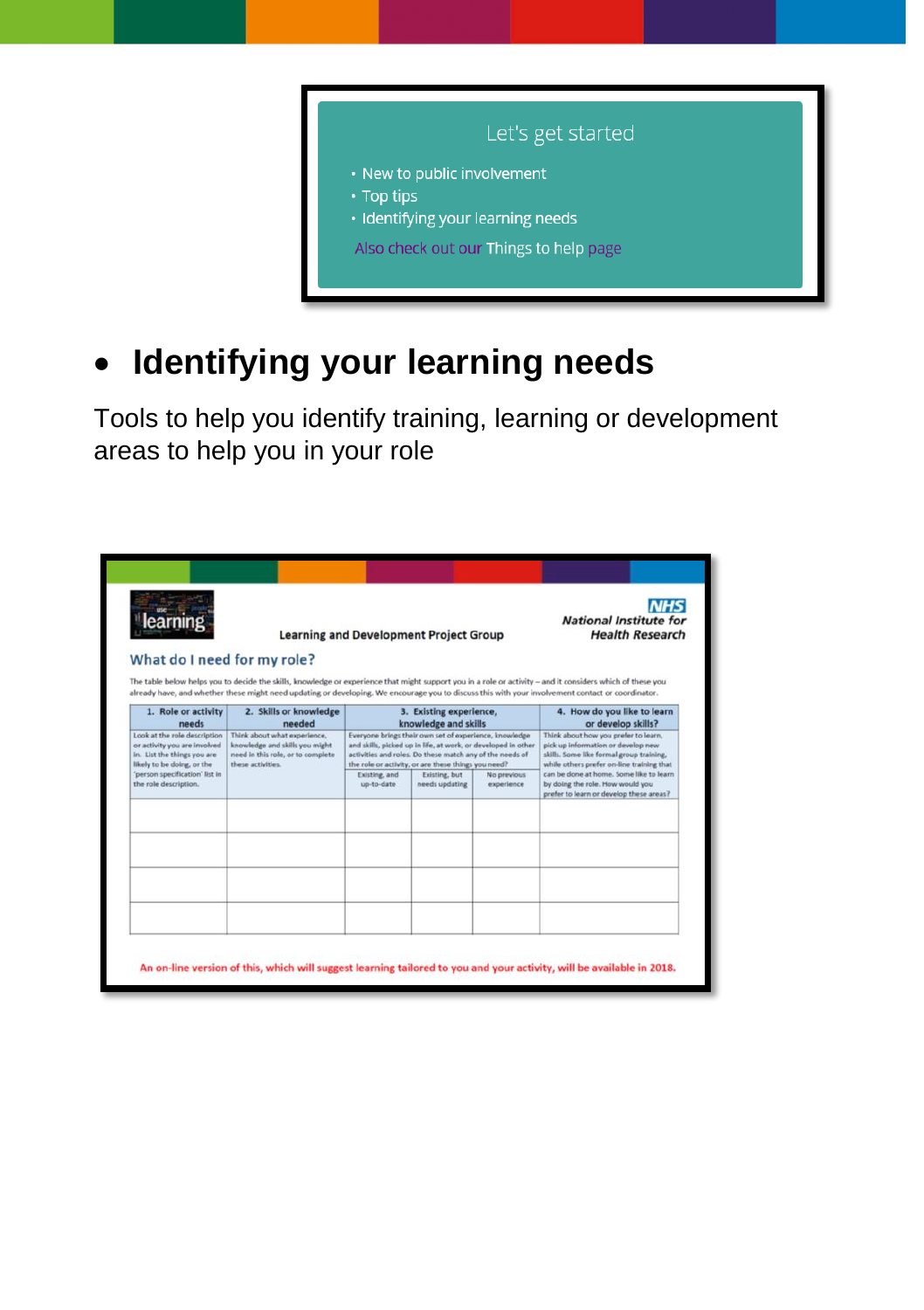

## **Things to help**

A list of links to other information about learning and development resources that may support you in your role



### **Find and Share**

Coming in 2018, a new website that will help you find training courses and learning resources to meet your needs, and to recommend courses or resources that you have found helpful